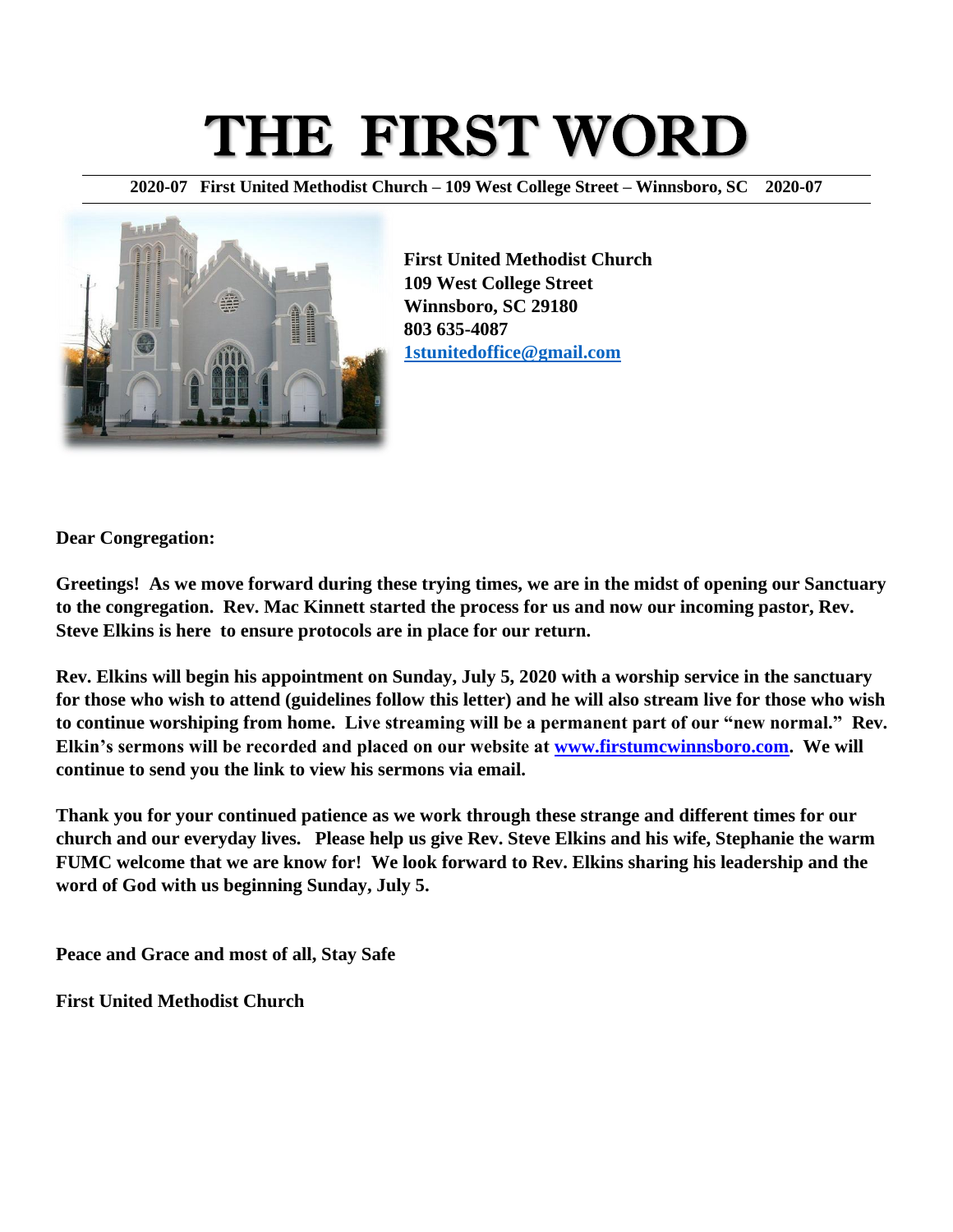### **Guidelines and Directives for Worship Services in the Sanctuary at First United Methodist Church**

Following is a list of some things that will be in place when we gather for worship again. We are aware that not everyone will feel comfortable attending worship at this point, and that is ok with us. There should be no sense of judgement upon those who choose to remain at home in the weeks ahead for their own sense of security and safety. There should also be no feeling of superiority or self-righteousness by those who choose to gather in the Sanctuary on Sunday mornings. These are unusual and challenging times. We all pray that our Lord will see fit to mitigate all threats of the virus soon, allowing us to return to full worship soon.

- We will ensure that proper social distancing practices are followed, meaning that only families will be allowed to sit closer than 6 feet of one another. An usher will seat you. Only designated pews will be available. Cushions have been removed. If you would like to bring your own cushion, please do so but take it with you when you leave. Once the maximum number of people are seated in compliance with social distancing, you will be seated in the Fellowship Hall.
- All attending worship will be required to wear masks. Some masks will be available for those who have not been able to get one. Your temperature will be taken prior to entering the sanctuary.
- We will observe a strict "no touching" policy, asking worshippers not to shake hands with one another or hug each other.
- The offering plates will not be passed. There will be an offering plate inside the sanctuary at each door so you can drop your offering in one of the plates either when you enter the sanctuary or leave the sanctuary. You can always mail your offering to First UMC, 109 West College Street or send in your tithe or contribution online through our website. www.firstumcwinnsboro.com.
- There will not be printed bulletins to handout and handle. They will be available in a digital format on the website and Facebook page.
- You will exit the same door you enter. Both front doors will be open and ushers will be responsible for locking the doors after service begins and again when service is over.
- There will be no nursery or children's church as we resume in person worship. When we can resume those activities will be determined as we move forward.
- Hand sanitizer will be available in several places in the sanctuary.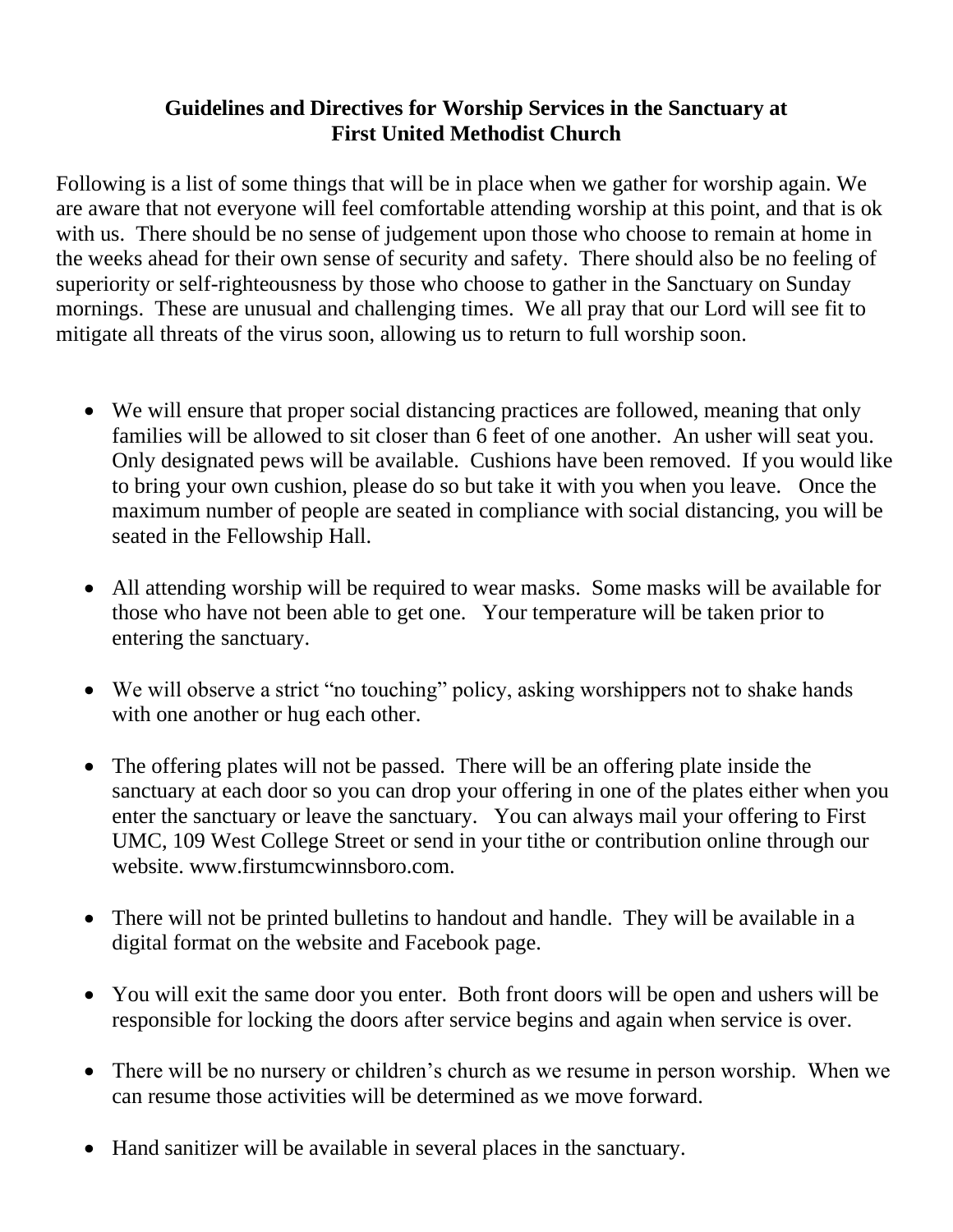- Hymnbooks and pew Bibles will be removed for a period of time. There will be no singing.
- We will dismiss worship pew by pew to help with social distancing.
- We encourage you to use the restroom prior to coming to Worship.
- Someone will take attendance (names of everyone entering the Sanctuary) for contact tracing purposes.
- Services will continue to be livestreamed so that those who are not yet comfortable in returning to large gatherings can still worship with us.
- If you have been sick or are feeling bad, please wait until you are well to come to worship. If you have been around anyone with the virus, please wait fourteen days before you come to worship (or go anywhere).

These protocols and procedures will be practiced as long as they are deemed necessary. The protocols and procedures will continually be evaluated and adjustments made when they can be and need to be. Please understand the need for these measures. We want to get back together as soon as we can and these protocols and procedures will allow us to do so in a way that keeps everyone as safe as possible.

*Psalm 28:7-8 The LORD is my strength and my shield; my heart trusts in him, and he helps me. My heart leaps for joy, and with my song I praise him. The LORD is the strength of his people, a fortress of salvation for his anointed one.*



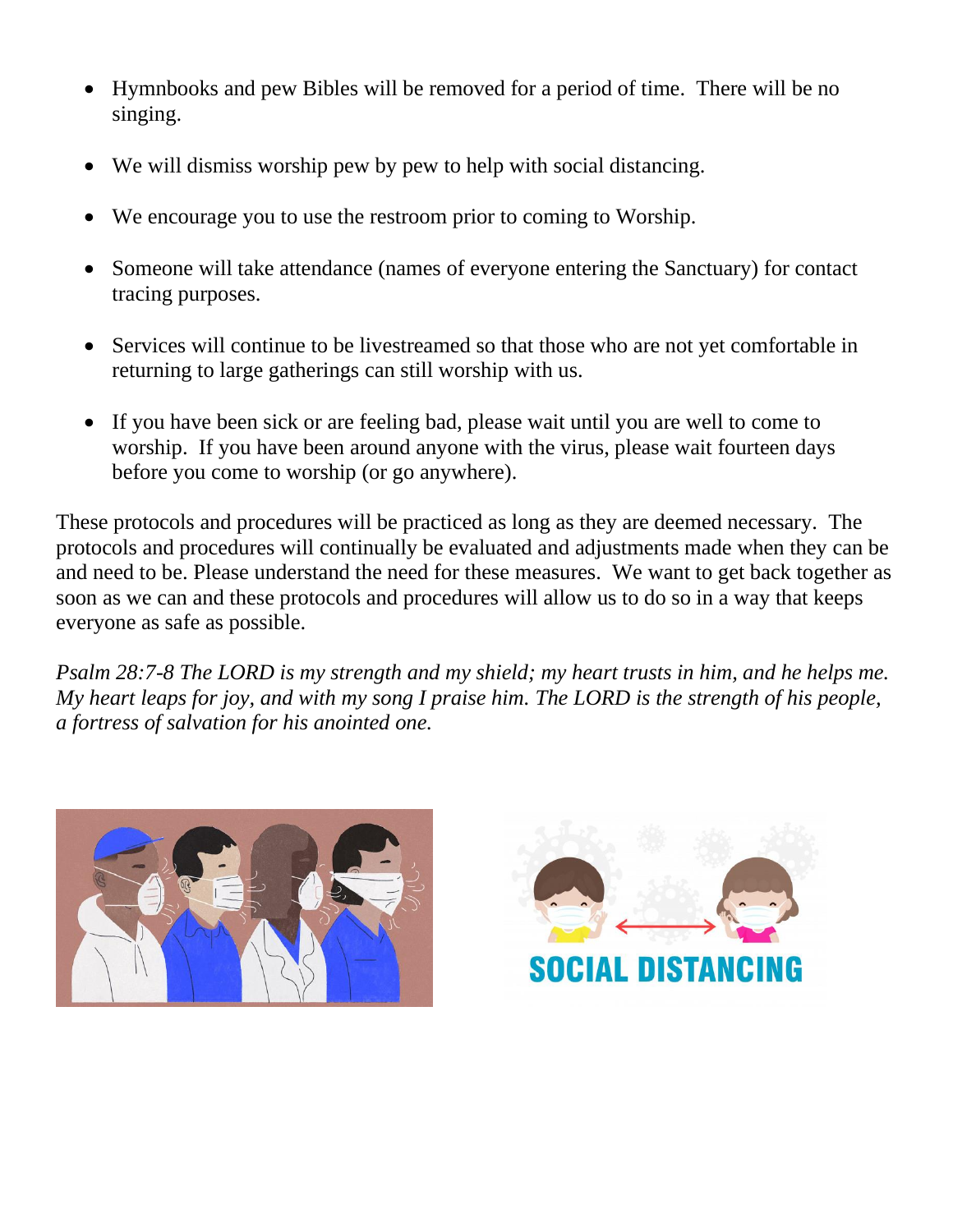

**TO MEMBERS OF OUR CHURCH FAMILY WITH BIRTHDAYS IN JULY If you do not see your birthday on** 

#### **the list, please let us know!**

- July 3 Eddie Watford
- July 11 Jaycie Johnson
- July 12 Shirley Bittinger
- July 17 Jackie Wilkes
- July 20 Martha Martin
- July 21 Jim Baughman
- July 29 Molly Claire Caldwell
- July 31 Sarah Boulware

**When you can, remember to send a card, call or visit:**

**Brent Dorrier,** NHC Parklane, Room 236, 7601 Parklane Road, Columbia, SC 29223

**Doris Myfelt** 3195 Rio Dosa Drive #2103, Lexington, KY 40509 (859)309-9284

**Dot Yon** Goodwin House Apt. #401, 3440 S. Jefferson Street Falls Church, VA 22041

**Lisa Lewis Meyer** (recently moved. Will get address asap.)

**Mabel Ward** 320 Seven Farm Drive, The Summit Place/Daniel Island, Charleston, SC 29452

*Please, remember in prayer those serving our country in our armed forces both at home and overseas.*







Vickie Robinson, Fred Weed, Brigitte Douglas, Jane Lee-Bonnett Jean Allison, George Taylor, Mike Taylor,

Louise Taylor, Susan Fowler-Hindall, Lisa Lewis Meyer, Marie Wood, Frank Martin, Brent Dorrier, Kenny Martin, Lynne Moore, Dean Gaddy, Bundy and Betty Bynum..

*People will stay on the prayer list one month. If after their four weeks you would like the person to stay on the prayer list, please call the church office.*

> **Visit us on our website at [www.firstumcwinnsboro.com](http://www.firstumcwinnsboro.com/) Visit us on Facebook, too!**

**Office Hours Monday through Thursday 7:30 a.m. until Noon Visit [www.firstumcwinnsboro.com](http://www.firstumcwinnsboro.com/) to see the calendar for the entire year.**

## **Rev. Steve Elkins Contact Information**

**Cell Phone: 816 210 1076 Email: [1stumcpastor@gmail.com](mailto:1stumcpastor@gmail.com) Address: 101 Carlisle Avenue, Winnsboro SC**

**As soon as Rev. Elkins is settled into a routine, he will announce his office hours.**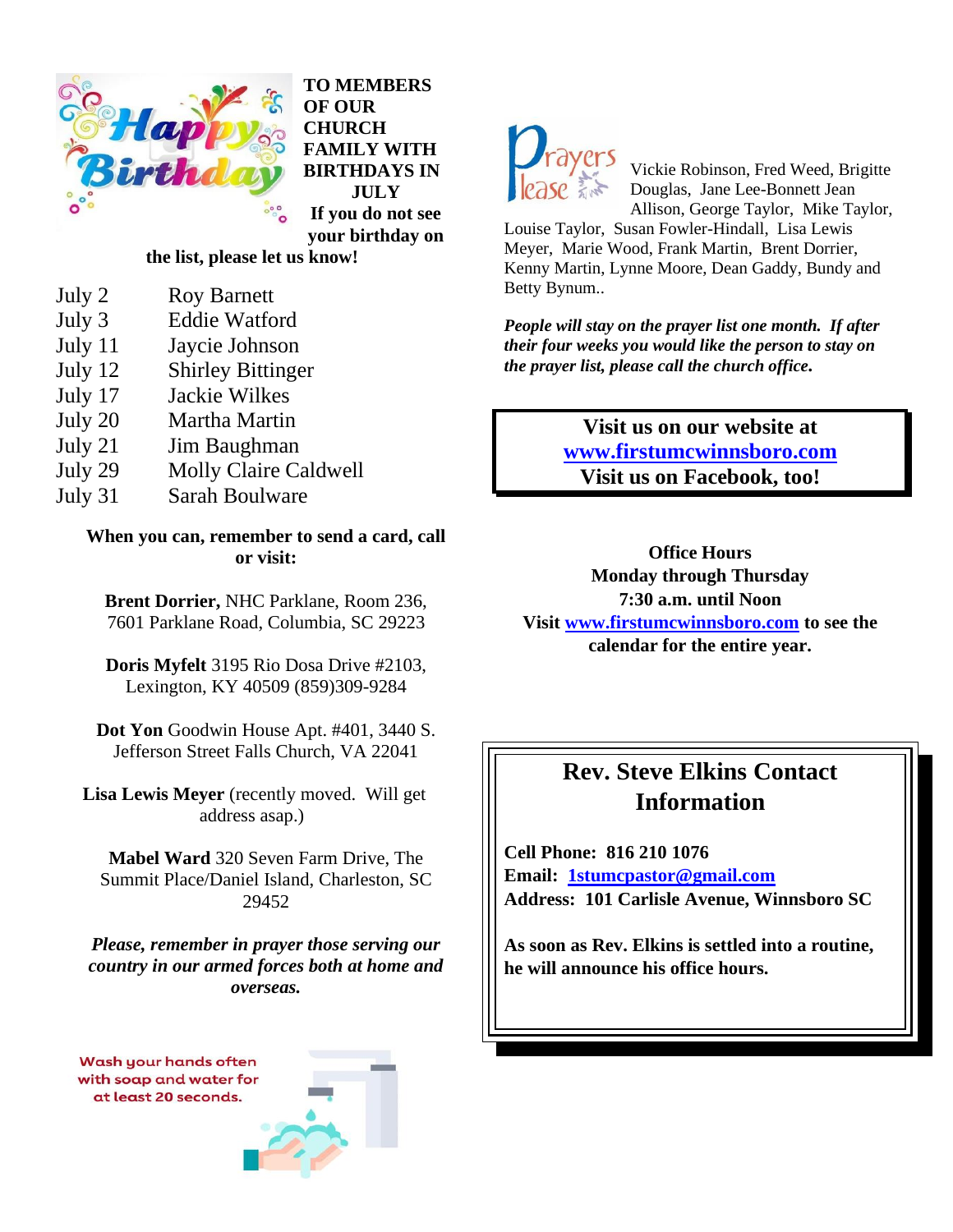

 *2020*

| <b>Sunday</b>                              | <b>Monday</b> | <b>Tuesday</b> | Wednesday | <b>Thursday</b>  | Friday | Saturday |
|--------------------------------------------|---------------|----------------|-----------|------------------|--------|----------|
|                                            |               |                | 1         | 2                | 3      | 4        |
| 5<br>Worship in<br>Sanctuary<br>$11:00$ am | 6             | $\overline{7}$ | 8         | $\boldsymbol{9}$ | 10     | 11       |
| 5<br>Worship in<br>Sanctuary<br>$11:00$ am | 13            | 14             | 15        | 16               | 17     | 18       |
| 5<br>Worship in<br>Sanctuary<br>$11:00$ am | 20            | 21             | 22        | 23               | 24     | 25       |
| 5<br>Worship in<br>Sanctuary<br>11:00 am   | 27            | 28             | 29        | 30               | 31     |          |

#### **PLEASE FOLLOW US ON FACEBOOK,<https://www.facebook.com/FirstUMCWinnsboro/> THE CHURCH WEBPAGE<https://www.firstumcwinnsboro.com/>**

#### **PLEASE CONTINUE TO MAIL IN YOUR TITHES AND OFFERINGS, GIVE ON-LINE OR STOP BY THE MAIL DROP LOCATED ON THE COLLEGE STREET SIDE OF THE CHURCH NEXT TO THE BACK DOOR.**

**Dear First Church Family,**

 **On behalf of the United Methodist Women, I want to thank all who contributed to our Shoes4Water project. Unfortunately, the collection of shoes has been discontinued. We will no longer be collecting shoes at First Church. The digging of wells for clean water in needy areas is continuing, but the project will be funded in other ways. Since March of 2018, 1240 pairs of shoes have been picked up from our church. This large number is another reflection of the kindness and generosity of this church family. Again, thanks for helping us to have a small part in spreading God's word and improving impoverished living conditions.** 

**Blessings to all, Beth Caulder**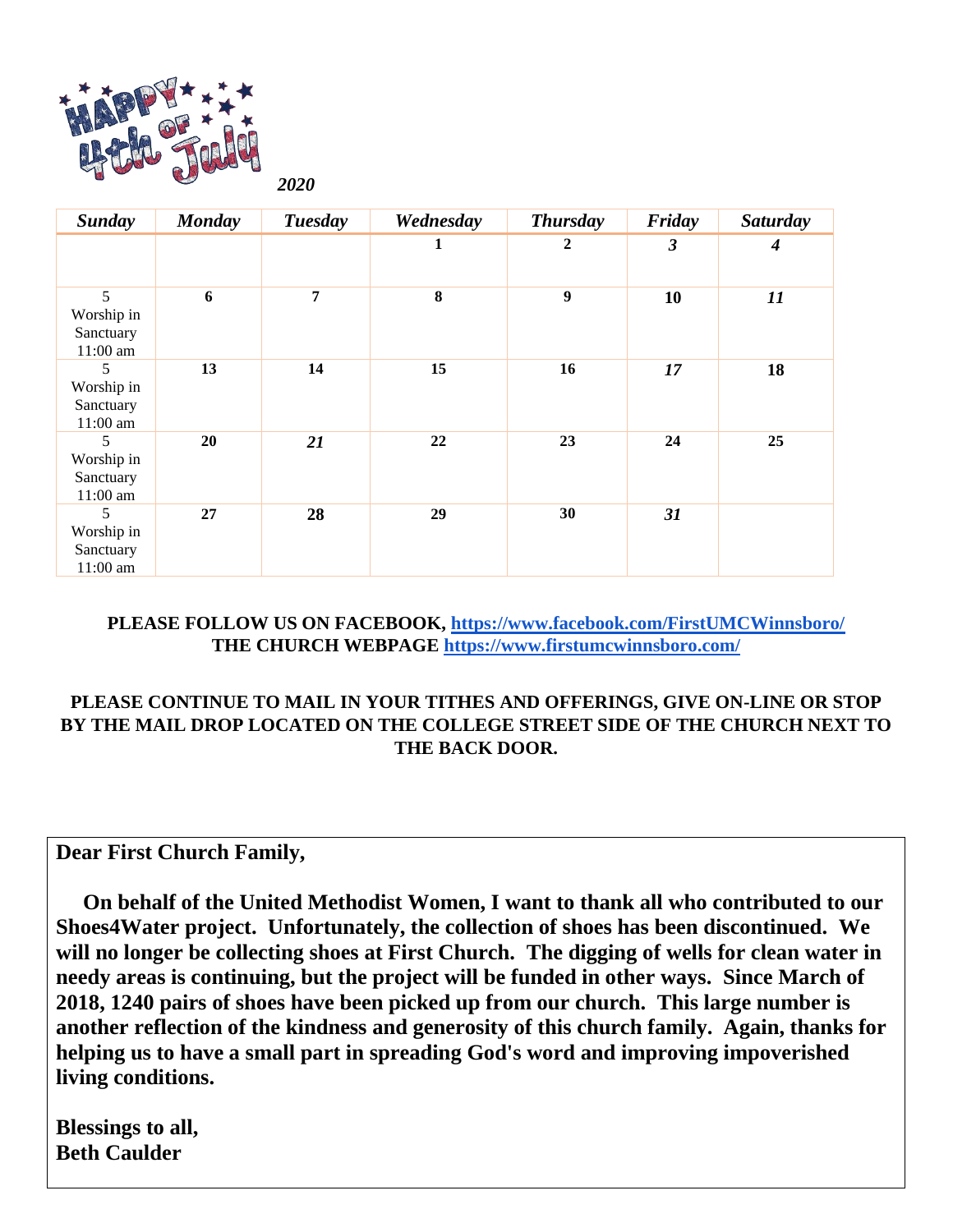**Herman Young George Floyd Mary Yongue Marion Robinson Julie McMaster** By Paul and Bobbie Dove

**Marion Robinson** By Fred and Lea Weed

**Lee Allen Mary Yongue Marion Robinson Harriett Albert John Johnson Oliver Johnson MitzieRenwick B**<sub>V</sub> Steve and Herron McDonald

**Mitzi Renwick John Johnson Oliver Johnson Win McMaster Mary Yongue Julie McMaster Marion Robinson Waymon Morris** By Charles and Susan Dove



**Win McMaster Mary Yongue Dr. Clyde McCants Marion Robinson Julie McMaster Mrs. Bundy**

By Roy and Frances Barnett

**Marion Robinson Dr. Clyde McCants Julie McMaster** By Jim and Jo Ann Futrell

**Julie McMaster Marion Robinson Mary Yongue** By Tony and Beth Caulder

## **Marion Robinson**

By Bill and Margaret DuBard Larry and Nancy Stevenson Eric and Jena Johnson

**Mary Yongue B**<sub>V</sub> Peggy H. Ayers Jack and Martha Wilkes

> **Evon Estes B**<sub>V</sub> Amelia Butler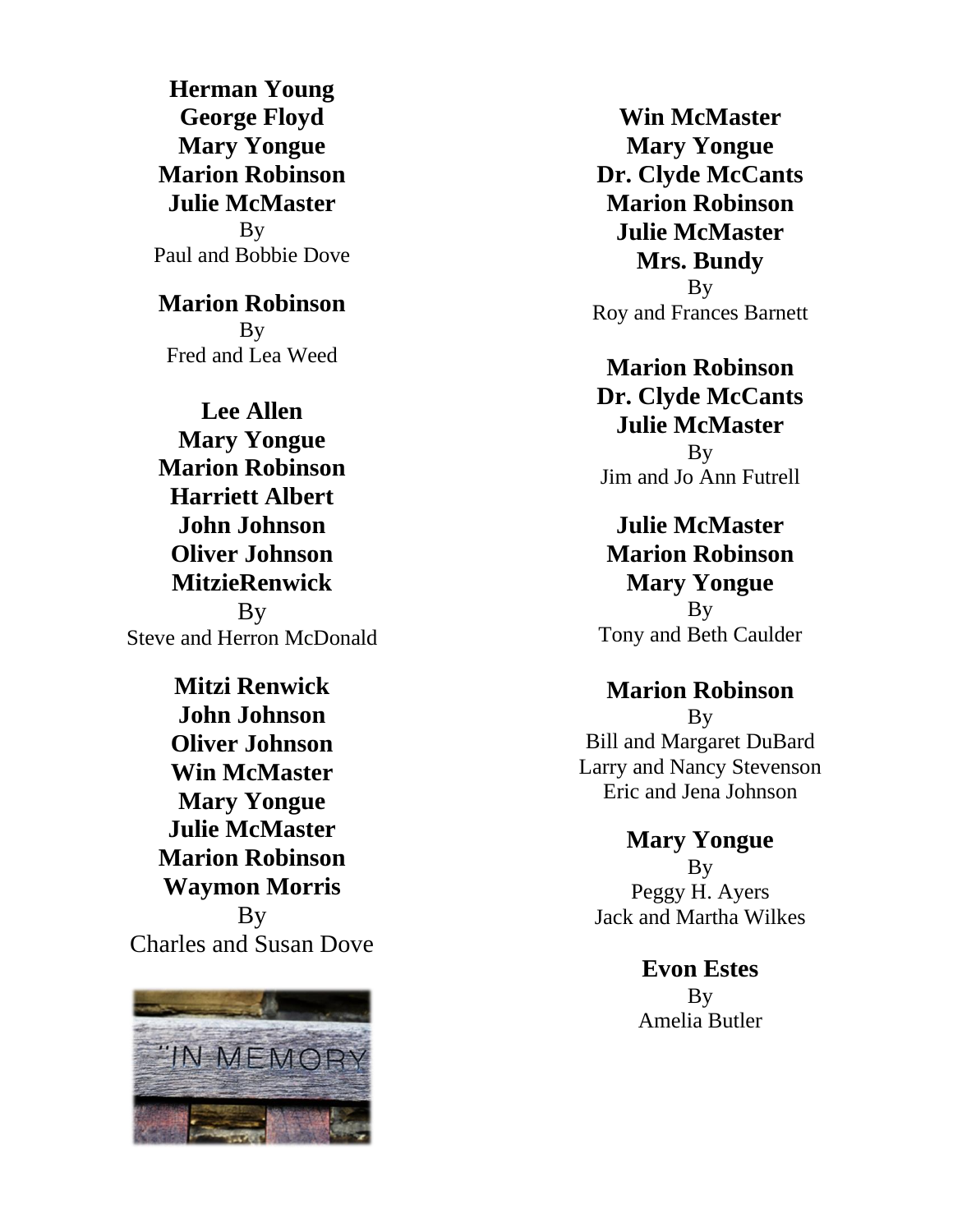# **SOME OF OUR SMILING FACES OF FIRST UNITED METHODIST**



## **DON'T YOU MISS SEEING EVERYONE!**